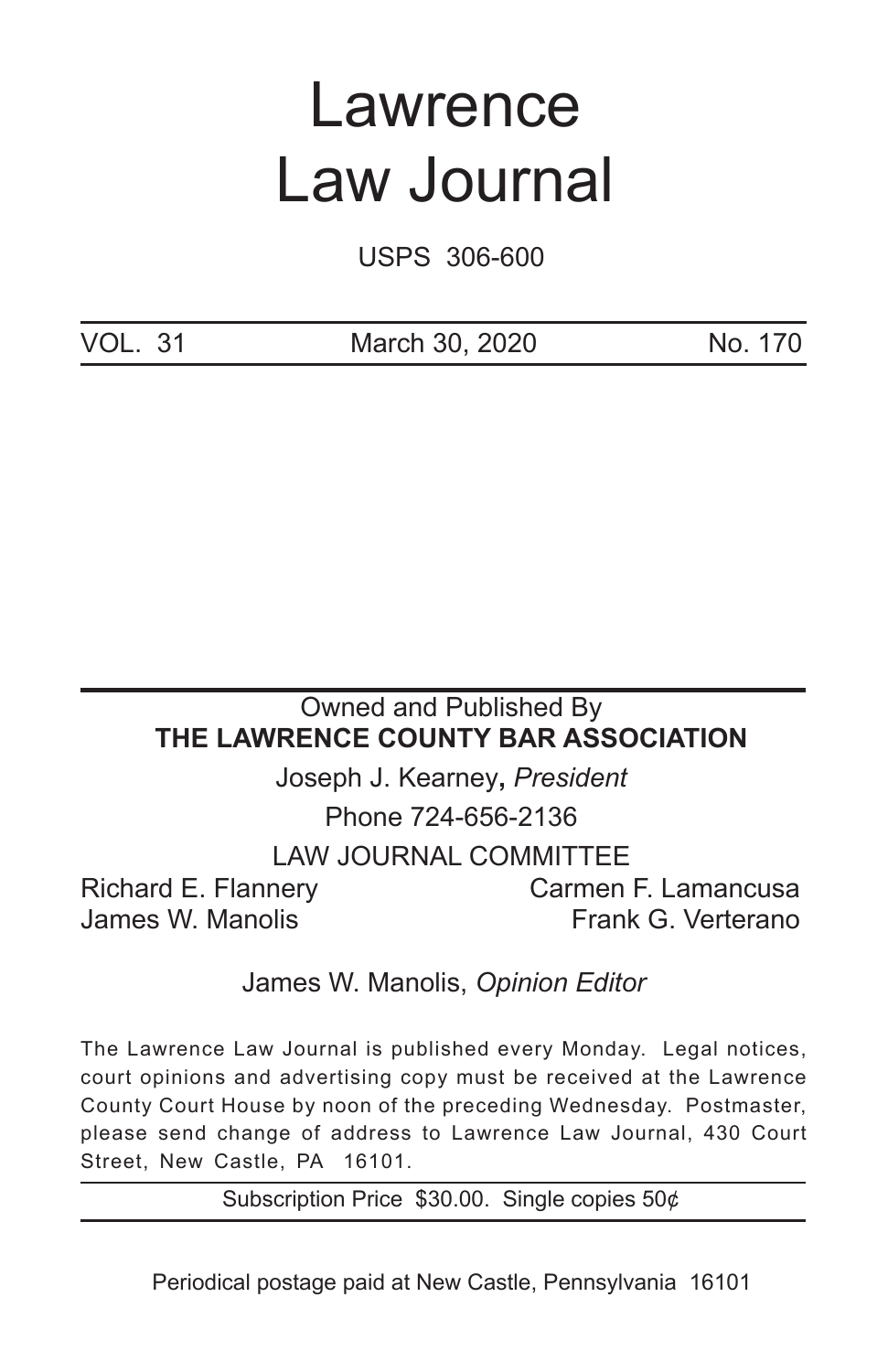## **Lawrence Law Journal**

#### **COUNTY OF LAWRENCE, PENNSYLVANIA CIVIL TRIAL LIST - GENERAL**

| City Trailer Mfg Inc. v. Marinelli Realty Inc. et al               |                |                       |
|--------------------------------------------------------------------|----------------|-----------------------|
|                                                                    | 10439 of 13 CA | Lamancusa, A. Papa    |
| Randolph Johnson v. CSX Transportation Inc                         |                |                       |
|                                                                    | 10180 of 13 CA | Darby, Wall           |
| Amy Burkes et al. v. Saber Healthcare Group et al                  |                |                       |
|                                                                    | 30012 of 14 CA | Collis, Bass/Monico   |
| Steve Emery v. DJ Hannon & Sons Inc et al.                         |                |                       |
|                                                                    | 11129 of 14 CA | Winslow, P. Lynch     |
| Randy L. Kohnen v. CSX Transportation Inc 11183 of 14 CA           |                | Darby, Smith          |
| Dale Peiffer et al. v. Elbert Acosta MD et al. 30009of 14 CA       |                | Quinn, Rulis          |
| Richard & Stephanie Randell v. Gregory Hardin et al                |                |                       |
|                                                                    | 10162 of 15 CA | Voelker, DeCaro       |
| Corrine Miller v. Jeffrey Stoner                                   | 10341 of 16 CA | Fee, Lamancusa        |
| Teresa L. Adams v. Jennifer Savino DO                              | 30013 of 16 CA | Massa, Johnson        |
| William & Brenda Mitlo v. FirstEnergy Corp 70087 of 16 CA          |                | Schellhammer, Simmons |
| Vanessa White v. Walmart Stores East LP                            | 10883 of 17 CA | Simon, Izsak          |
| David S & Kristine R Harding v. John R & Gerianne Klepfer          |                |                       |
|                                                                    | 10455 of 17 CA | A. Papa, Mansell      |
| Frank P. Sparano Adm of Estate v. Jameson Memorial Hospital et al. |                |                       |
|                                                                    | 30005 of 17 CA | Richards, Bell        |
| Ron & Marlene Kahrer v. Penn-Ohio Roofing & Siding LLC             |                |                       |
|                                                                    | 11170 of 18 CA | Kenworthy, Heutsche   |
| Eileen M. McKelvey v. William D. Viccari                           | 10645 of 18 CA | S. Papa, Long         |
| Kayla Houk v. Jason Wischerman                                     | 10426 of 19 CA | S. Papa, -----        |
| Paul R. Robinson v. Colton Marett                                  | 10672 of 18 CA | Andrews, Fulena       |
| Karen Maize & Sam Maize v. The New Englander Banquet               |                |                       |
|                                                                    | 10697 of 18 CA | Giannetti, Decker     |
|                                                                    |                |                       |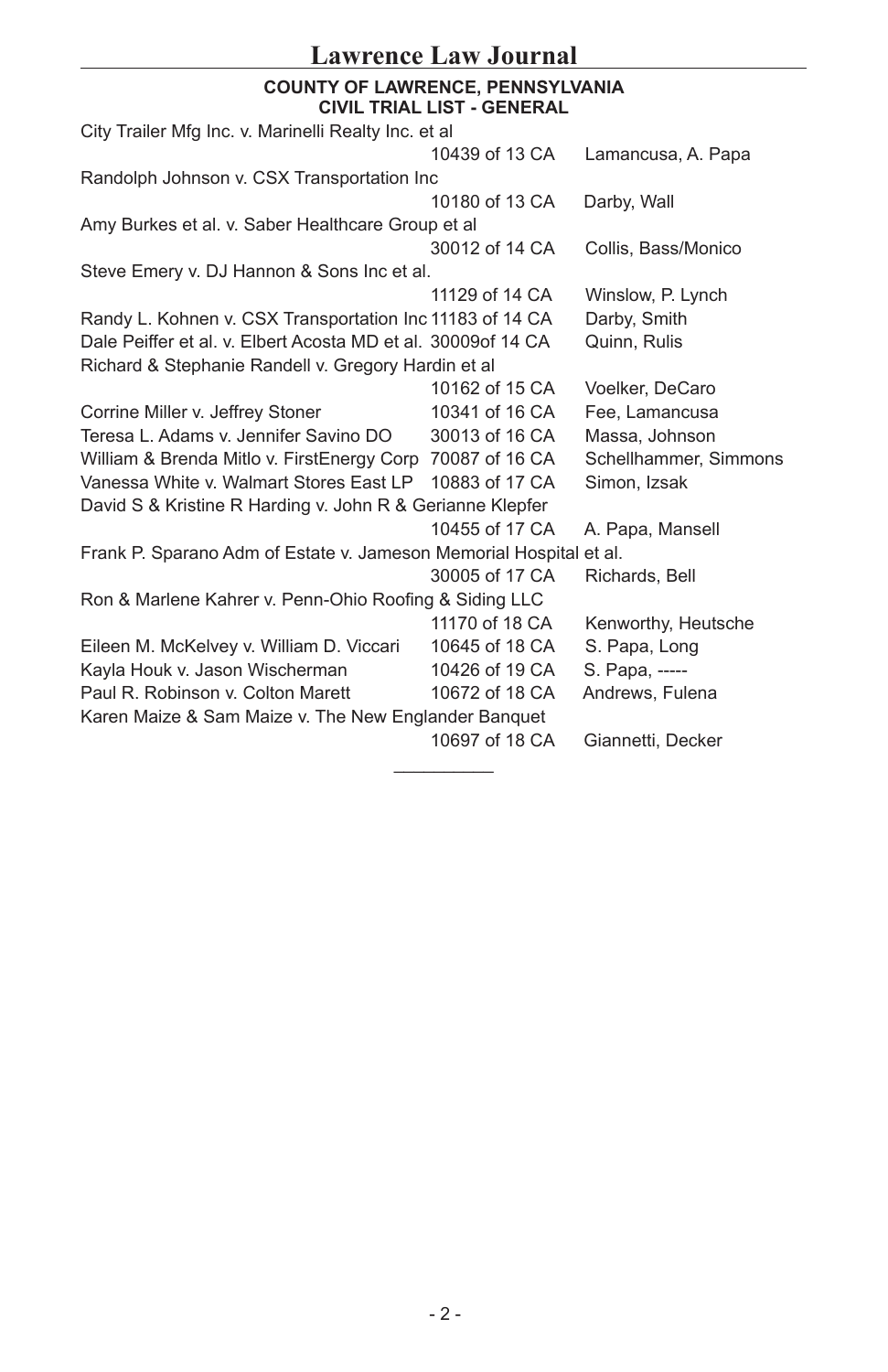#### **LAWRENCE COUNTY BAR ASSOCIATION UPCOMING DATES**

**CANCELLED Friday, April 3** - Pennsylvania Commission on Sentencing Updates **CANCELLED Thursday, April 16** - Lawyers Concerned for Lawyers Ethics CLE The above courses may be rescheduled at a later date.

The following dates remain scheduled. Updates will be made if necessary. **Friday, May 1** - Law Day Program with Guest Speaker Judge Francis X. Caiazza 12:00-1:00 program, lunch to follow for attendees, Courtroom # 1 RSVP: 724-656-2136 by April 24

**Wednesday, May 20** - CLE Presentation (topic to be announced) 1 hour CLE, 11:30 a.m. lunch, 12:00-1:00 CLE, Location: Faraone Brothers Banquet Hall RSVP: 724-656-2136 by May 15

**Wednesday, June 10** - Quarterly Meeting 11:30 a.m. lunch, 12:00 meeting. Location: Jury Holding Room RSVP: 724-656-2136 by June 5

**Wednesday, September 9** - Quarterly Meeting 11:30 a.m. lunch, 12:00 meeting. Location: Jury Holding Room RSVP: 724-656-2136 by September 4

**Wednesday, November 4** - Annual Meeting Dinner meeting. Location: Crane Room Time tba  $\mathcal{L}$  and  $\mathcal{L}$ 

#### **PBI CLE - New Castle**

For more information or to register for the PBI CLE courses. visit PBI.org or call 800-247-4724

**CANCELLED - Tuesday, April 7** - Securing Electronic Communications, Email Etiquette and Ethics

**Thursday, April 23** and **Friday, April 24** - Family Law Institute (2 days) 8:30 a.m. - 4:00 p.m., 6 substantive/0 ethics, 8:30 a.m. - 11:45 a.m., 1.5 substantive/1.5 ethics \$449 standard tuition (both days),\$299 (day one only), \$199 (day two only)

**POSTPONED - Wednesday, April 29** - **NEW DATE: THUR 10/1** Legal Issues in an Age of Aging

**Thursday, April 30** - M&A 2020: Hot Topics & Current Trends in Mergers and Acquisitions 9:00 a.m. - 12:15 p.m., 3 substantive/0 ethics, \$249 standard tuition  $\mathcal{L}$  and  $\mathcal{L}$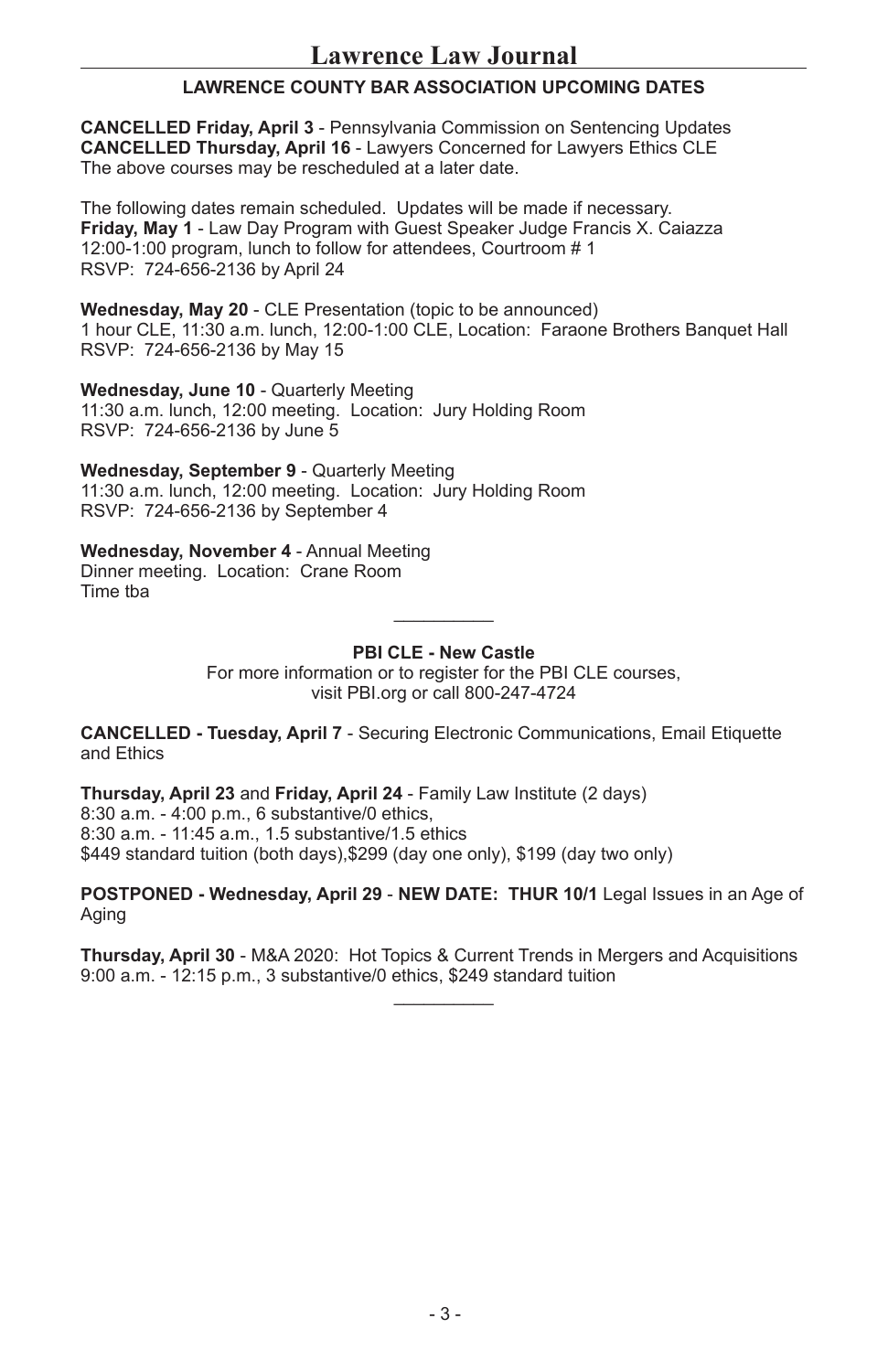#### **ESTATE NOTICES**

Notice is hereby given that in the estates of the decedents set forth below, the Register of Wills has granted letters, testamentary or of administration, to the persons named. All persons having claims against the estate of the decedent shall make known the same to the person(s) named or to his/ her/their attorney and all persons indebted to the decedent shall make payment to the person(s) named without delay.

#### **FIRST PUBLICATION Bartlone, Gwendolyn A.**

Late of the Borough of Bessemer, Lawrence County, Pennsylvania

Executor: Joseph W. Turney, 1309-50 Bend Rd., Mercer, Mercer County, PA 16137 Attorney: Norman J. Barilla, 111 West Sheridan Ave., New Castle, PA 16105, (724) 654-5549

#### **Bleakney, Kenneth Eugene**

Late of Ellwood City, Lawrence County, Pennsylvania

Executor: Carl E. Bleakney, Slippery Rock, Pennsylvania

Attorney: Edward Leymarie, Jr., Leymarie Clark Long, P.C., 423 Sixth St., Ellwood City, PA 16117

#### **Lyon, Grace D.**

Late of Neshannock Township, Lawrence County, Pennsylvania Executor: William C. Lyon, 368 Orchard Terrace Dr., New Wilmington, PA 16142 Attorney: Robert A. Cinpinski, 200 N. Jefferson St., Kittaning, PA 16201

#### **Masucci, Frank J.**

Late of New Castle, Lawrence County, Pennsylvania Executors: Jeffrey Masucci, 18 Hawthorne Rd., Windham, NH 03087 and Frank Masucci, 9012 Pine Laurel Dr., Matthews, NC 28104

Attorney: Carmen F. Lamancusa, 414 N. Jefferson St., New Castle, PA 16101

#### **Reese, Gary William, Jr.**

Late of Lawrence County, Pennsylvania Administratrix: Gwendolyn Isaac, 6523 Old Pulaski Rd., New Wilmington, Lawrence County, Pennsylvania Attorney: Susan M. Papa, Papa & Papa, 439 Court St., New Castle, PA 16101

#### **Walters, Delores**

Late of Mahoning Township, Lawrence County, Pennsylvania

Executrix: Bernadette D'Ambrosi, 294 Moon Clinton Rd., Coraopolis, PA 15108 Attorney: Anthony Piatek, 414 N. Jefferson St., New Castle, PA 16101

#### **SECOND PUBLICATION Atwell, Bruce W.**

Late of the City of New Castle, Lawrence County, Pennsylvania Administrator: Sean P. Atwell, 1230 Randolph St., New Castle, PA 16101 Attorney: Anthony Piatek, 414 N. Jefferson St., New Castle, PA 16101

#### **Cox, James C.**

Late of New Wilmington, Lawrence County, **Pennsylvania** Executor: J. Craig Cox, 226 Carol Dr., New Wilmington, PA 16142 Attorney: Anthony Piatek, 414 N. Jefferson St., New Castle, PA 16101

#### **D'Andrea, Michael J.**

Late of Lawrence County, Pennsylvania Executor: Gregory D'Andrea, 1148 Brookshire Dr., New Castle, PA 16101 Attorney: Brian F. Levine, Levine Law, LLC, 22 E. Grant St., New Castle, PA 16101, 724-658-5596

#### **Leslie, Betty L.**

Late of Hickory Township, Lawrence County, Pennsylvania Executrix: Cynthia K. Miles, 190 Burns Rd., Slippery Rock, PA 16057 Attorney: Kenneth R. Harris, Jr., 101 E. Diamond St., Suite 204, Butler, PA 16001

#### **Macri, Marie A.**

Late of the City of New Castle, Lawrence County, Pennsylvania Administrator: Joseph J. Macri, 101 - 18th St., Greenville, PA 16125 Attorney: Verterano & Manolis, 2622 Wilmington Rd., New Castle, PA 16105-1530

#### **Seaburn, Mildred Patricia**

Late of Ellport Borough, Lawrence County, Pennsylvania Executor: Christopher Earl Seaburn, 4237 Hollow Rd., New Castle, PA 16101 Attorney: Frank G. Verterano, Verterano & Manolis, 2622 Wilmington Rd., New Castle, PA 16105-1530

#### **Wolanzyk, John Brian, Sr.**

Late of City of New Castle, Lawrence County, Pennsylvania Administrator: Chase Wolanzyk, 4090

Herner County Line Rd., Southington,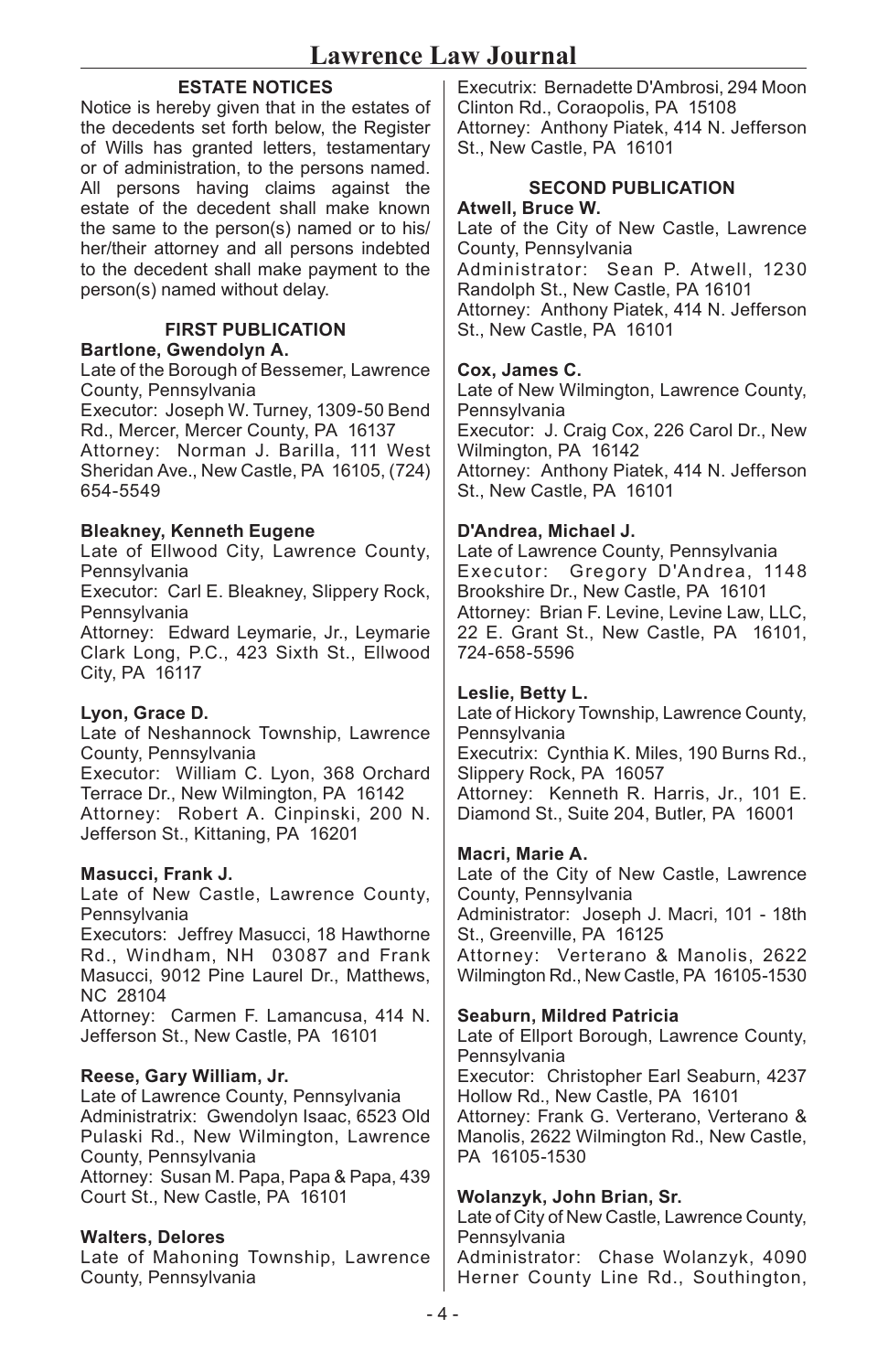Trumbull County, Ohio Attorney: Shawn A. Sensky, 809 Wilmington Ave., New Castle, PA 16101

### **Young, Russell Roy**

**a/k/a Young, Russell R.** Late of City of New Castle, Lawrence County, Pennsylvania Executrix: Pauline Dawn Young, 251 Fox Rd., New Castle, PA 16101, 724-944-5452 Attorney: none

#### **THIRD PUBLICATION**

#### **Barber, Ruth**

Late of Lawrence County, Pennsylvania Executors: Terry Barber and Heather Flemming Attorney: John R. Seltzer, Flannery, Seltzer, Harper & Palmer, 14 N. Mercer St., Ste. 300, New Castle, PA 16101

#### **Fazioli, Lawrence A.**

Late of North Beaver Township, Lawrence County, Pennsylvania Executor: Robin L. Fazioli Attorney: John J. DeCaro, Jr., Cusick, Decaro & Langer, P.C., 100 Decker Dr., P.O. Box 5137, New Castle, PA 16105, 724- 658-2525

#### **Fellner, Camilla A.**

Late of Ellwood City, Lawrence County, Pennsylvania Executor: Kevin J. Fellner Attorney: John J. DeCaro, Jr., Cusick, Decaro & Langer, P.C., 100 Decker Dr., P.O. Box 5137, New Castle, PA 16105, 724- 658-2525

#### **Gabriel, Albert Lee**

Late of Lawrence County, Pennsylvania Executrix: Shelly Ann Gabriel, 818 Lakeview Ave., New Castle, Lawrence County, PA Attorney: Susan M. Papa, Papa & Papa, 439 Court St., New Castle, PA 16101

#### **Hilliard, Ray L.**

Late of Lawrence County, Pennsylvania Administrator: Robin Hilliard Attorney: John R. Seltzer, Flannery, Seltzer, Harper & Palmer, 14 N. Mercer St., Ste. 300, New Castle, PA 16101

#### **Kantner, Marne M.**

Late of Lawrence County, Pennsylvania Administrator: Kathleen J. Edmiston Attorney: John R. Seltzer, Flannery, Seltzer, Harper & Palmer, 14 N. Mercer St., Ste. 300, New Castle, PA 16101

#### **Mathieson, Doris Jean**

Late of Shenango Township, Lawrence County, Pennsylvania Executor: Edward Leymarie, Jr., Ellwood City, Pennsylvania

Attorney: Edward Leymarie, Jr., Leymarie Clark Long, P.C., 423 Sixth St., Ellwood City, PA 16117

#### **McFarland, Margaret a/k/a McFarland, Margaret E.**

Late of Lawrence County, Pennsylvania Executor: Louis Pomerico, 2910 Wilmington Rd., New Castle, PA 16105 Attorney: Louis Pomerico, 2910 Wilmington Rd., New Castle, PA 16105, 724-658-7759

#### **Woods, Sarah Leona**

Late of North Beaver Township, Lawrence County, Pennsylvania Executor: Mark Timothy Woods Attorney: John J. DeCaro, Jr., Cusick, Decaro & Langer, P.C., 100 Decker Dr., P.O. Box 5137, New Castle, PA 16105, 724- 658-2525

#### **Youngblood, Joseph H.**

Late of Ellport, Lawrence County, Pennsylvania Executor: Larry J. Youngblood, Wampum,

Pennsylvania

Attorney: Edward Leymarie, Jr., Leymarie Clark Long, P.C., 423 Sixth St., Ellwood City, PA 16117

## $\overline{\phantom{a}}$ **CLERK'S NOTICE**

To All Persons Interested, You Will Take Notice:

That the following accounts and statements of proposed distribution or request for audit of executors, administrators, trustees and guardians, etc., have been filed in the Orphans' Court of the Court of Common Pleas of Lawrence County, Pennsylvania. The accounts and statements of proposed distribution are open for examination.

All parties in interest have the right to file written objections to the account or statement of proposed distribution *as provided by law and rules of court.*

The said accounts will be presented to the Court for audit, distribution of assets and final confirmation on **April 17, 2020 at 9:00 a.m. e.s.t.**, at which time all parties in interest will have the opportunity to be heard.

#### **FIRST AND FINAL ACCOUNTS OF DISTRIBUTION**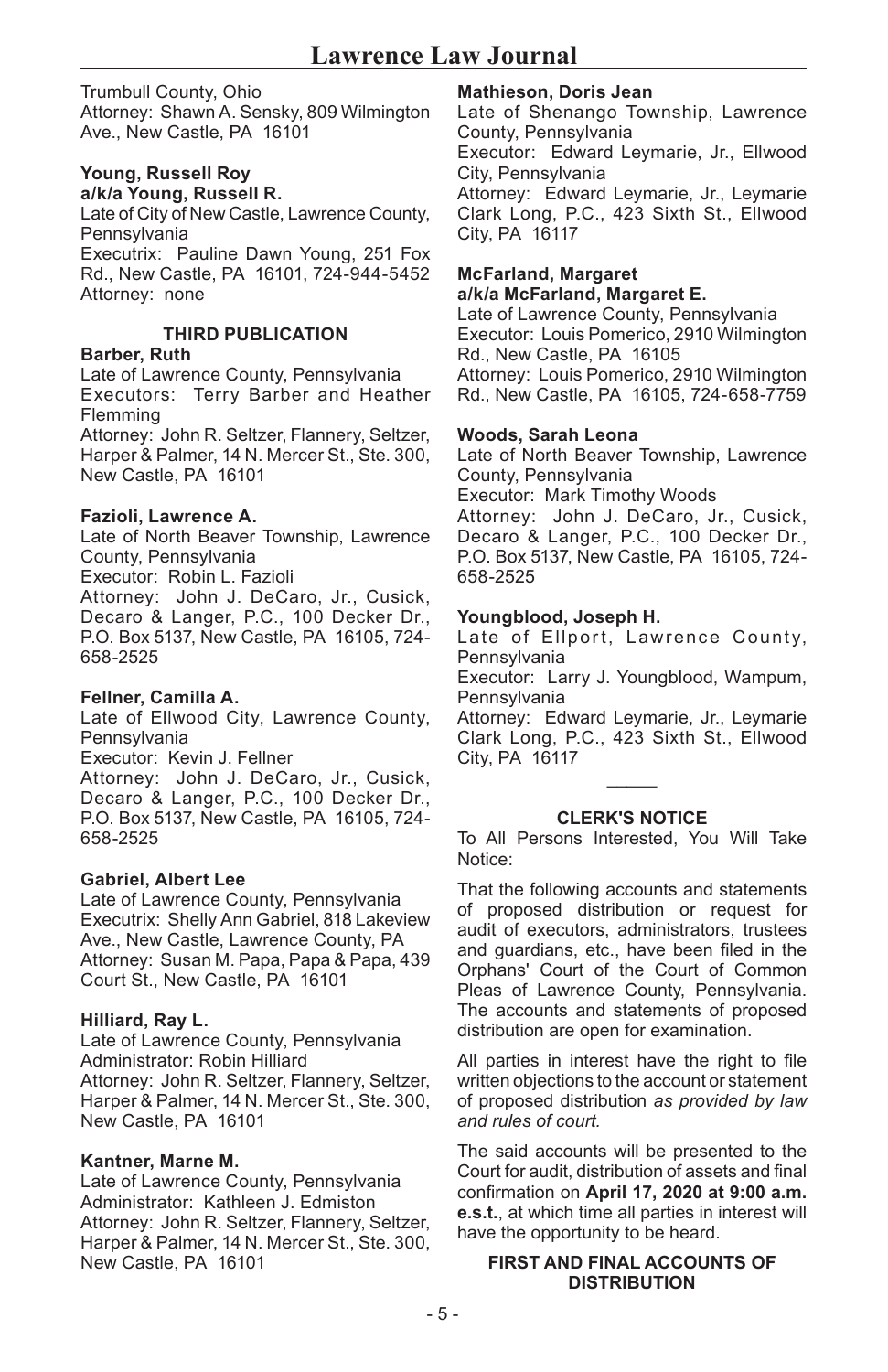#### **April 17, 2020**

10003/2020 First and Final Account of Catherine A. Eckenroad, Executrix of the Estate of Virginia Eckenroad, Deceased.

10004/2020 First and Final Account of David M. Loth, Executor of the Estate of Reta M. Loth, Deceased.

25 of 2017 O.C. Partial Account of Joseph A. Macri, III, Executor of the Estate of Esther M. Macri, and as Trustee of the Macri Family Trust

10005/2020 First and Final Account of Christopher Sainato, Executor of the Estate of Yvonne L. Sainato, Deceased.

10006/2020 First and Final Account of Rebecca S. Wilson, Executrix of the Estate of Joanne I. White, Deceased.

Jodi Klabon-Esoldo, Prothonotary, Clerk of Courts and Orphans' Court

L.C.L.J. - March 23 and 30, 2020

**NOTICE OF ACTION IN MORTGAGE FORECLOSURE IN THE COURT OF LAWRENCE COUNTY, PENNSYLVANIA** 

 $\overline{\phantom{a}}$ 

CIVIL ACTION – LAW NO.: 2019-11200 WELLS FARGO BANK, N.A., Plaintiff, vs.

David S. Nicholas, Jr., as Believed Heir and/or Administrator of the Estate of David S. Nicholas, AKA David Nicholas; Jessica Nicholas, as Believed Heir and/ or Administrator of the Estate of David S. Nicholas, AKA David Nicholas; Amy Beachler, as Believed Heir and/or Administrator of the Estate of David S. Nicholas, AKA David Nicholas; Sara Nicholas, as Believed Heir and/or Administrator of the Estate of David S. Nicholas, AKA David Nicholas; Unknown Heirs and/or Administrators of the Estate of David S. Nicholas, AKA David Nicholas, Defendants TO: Sara Nicholas, as Believed Heir and/or Administrator of the Estate of David S. Nicholas, AKA David Nicholas; Unknown Heirs and/or Administrators of the Estate of David S. Nicholas, AKA David Nicholas You are hereby notified that Plaintiff, Wells Fargo Bank, N.A., filed an Action in Mortgage Foreclosure endorsed with a Notice to Defend, in the Court of Common Pleas of Lawrence County, Pennsylvania, docketed to No. 2019-11200, seeking to foreclose the mortgage secured by the real estate located at 1014 Butler Avenue, New Castle, PA 16101. A copy of the Action in

Mortgage Foreclosure will be sent to you upon request to the Attorney for the Plaintiff, Manley Deas Kochalski LLC, P. O. Box 165028, Columbus, OH 43216-5028. Phone 614-220-5611. You have been sued in court. If you wish to defend against the claims in this notice, you must take action within twenty (20) days after this publication, by entering a written appearance personally or by attorney and filing in writing with the court your defenses or objections to the claims set forth against you. You are warned that if you fail to do so the case may proceed without you and a judgment may be entered against you by the court without further notice for any money claimed in the complaint or for any other claim or relief requested by the plaintiff. You may lose money or property or other rights important to you. YOU SHOULD TAKE THIS NOTICE TO YOUR LAWYER AT ONCE. IF YOU DO NOT HAVE LAWYER OR CANNOT AFFORD ONE, GO TO OR TELEPHONE THE OFFICE SET FORTH BELOW TO FIND OUT WHERE YOU CAN GET LEGAL HELP. LAWYER REFERRAL SERVICE Pennsylvania Lawyer Referral Service Pennsylvania Bar Association P.O. Box 186 Harrisburg, PA 17108 (800) 692- 7375 Lawrence County Government Center 430 Court Street New Castle, PA 16101 (724) 656-1921

L.C.L.J. - March 30, 2020

 $\mathcal{L}$